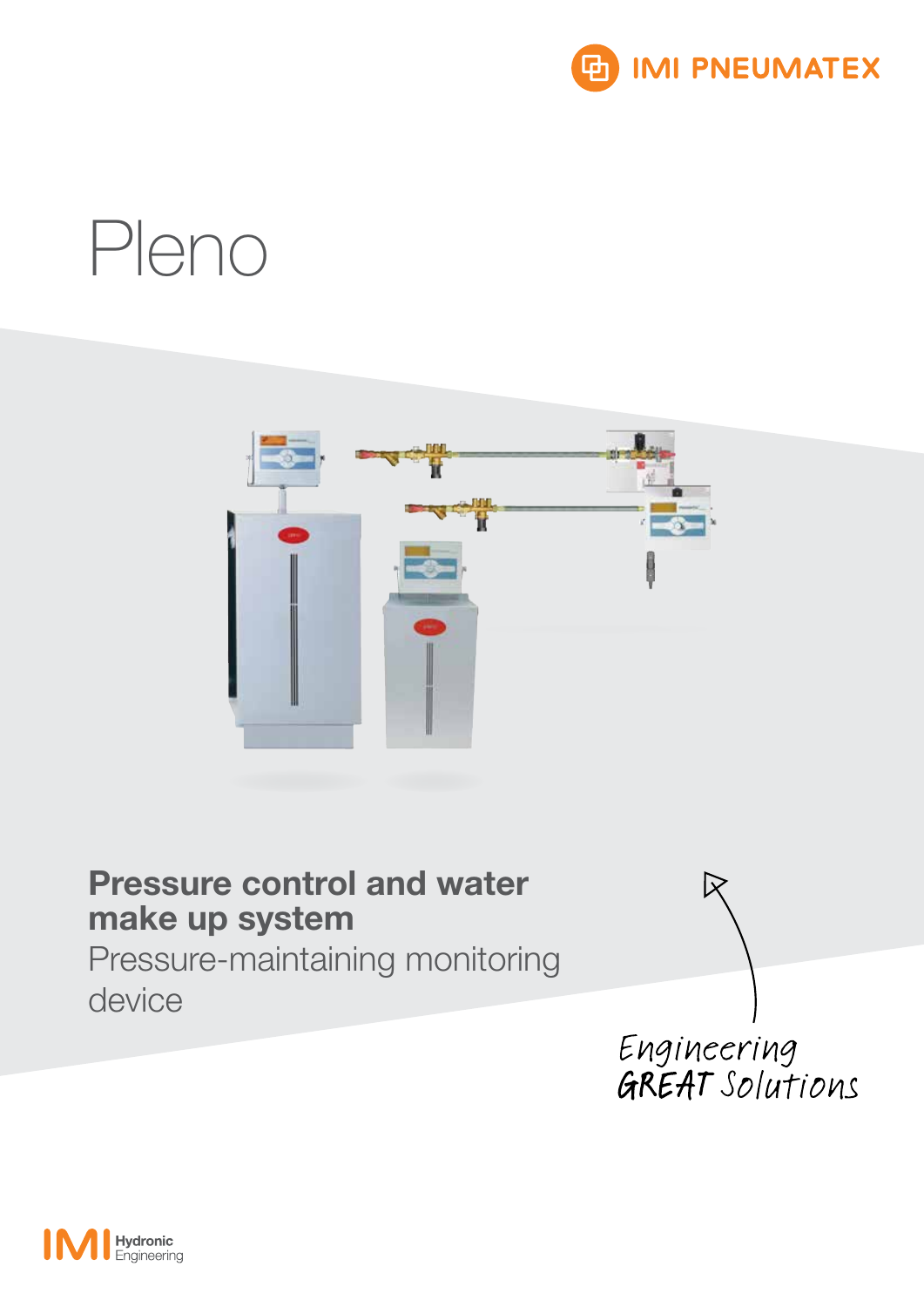## Pleno

Pressure-maintaining monitoring device in the sense of EN 12828-4.7.4. The Pleno ensures that the water reserve required for optimum functioning of the expansion vessels is given at all times. If the level drops below the minimum, water is automatically added to the system. The «fillsafe» electronically monitors and controls the water make-up and ensures maximum safety.

## Key features

> Make-up water limitation Automatic limitation of make-up water with the help of the PNEUMATEX BrainCube control unit.

### > BrainCube control

Self-optimising with memory function (PI, PI 6, PI 9).

## Technical description

#### Application:

Heating, solar and chilled water systems. For systems according to EN 12828, EN 12976, ENV 12977, EN 12952, EN 12953.

### Media:

Entry: fresh water

Outflow(Consumer side): Non-aggressive and non-toxic system media. Addition of antifreeze agent up to 50%.

#### Pressure:

Mini. admissible pressure, PSmin: 0 bar

#### Temperature:

Max. admissible temperature, TS: 65 °C (P, PI), 30 °C (PI 6, PI 9) Min. admissible temperature, TSmin: 0 °C Max. admissible ambient temperature, TU: 40 °C

## Supply voltage:

230 V/50 Hz

## Enclosure class:

Pleno P: IP 65 Pleno PI: IP 54

#### Material:

Pleno PI 9.1: High quality metal cover. Pleno PI 6.1, 6.2: High quality metal cover with handles.

#### Approvals:

Pleno PI (without pumps): Constructed according to LV-D. 2014/35/EU, EMC-D. 2014/30/EU Pleno PI (with pumps): Constructed according to PED 2014/68/EU, LV-D. 2014/35/EU, EMC-D. 2014/30/EU.

## Function, Equipment, Features

- BrainCube control. Self-optimising with memory function (PI, PI 6, PI 9).
- Fillsafe water make-up. Pressuredependent. For pressure expansion vessels with fixed air cushion, i.e. Statico (PI).
- Fillsafe water make-up. Pressureor level-dependent. For pressure expansion vessels, i.e. Statico or pressure-maintaining stations, i.e. Compresso.
- External control from pressuremaintaining or degassing stations, i.e. Compresso, Transfero or Vento (P, PI 6,  $PI$  9).
- With contact water meter and back flow preventer type BA according to EN 1717, DVGW, SVGW, KIWA N.V., BELGAQUA, WRAS and ACS tested (P, PI).
- With contact water meter and a break tank type AB according to EN 1717, SVGW-tested (PI 6, PI 9).
- With integrated wall mounting bracket (P, PI, PI 9)
- Floor standing (PI 6).

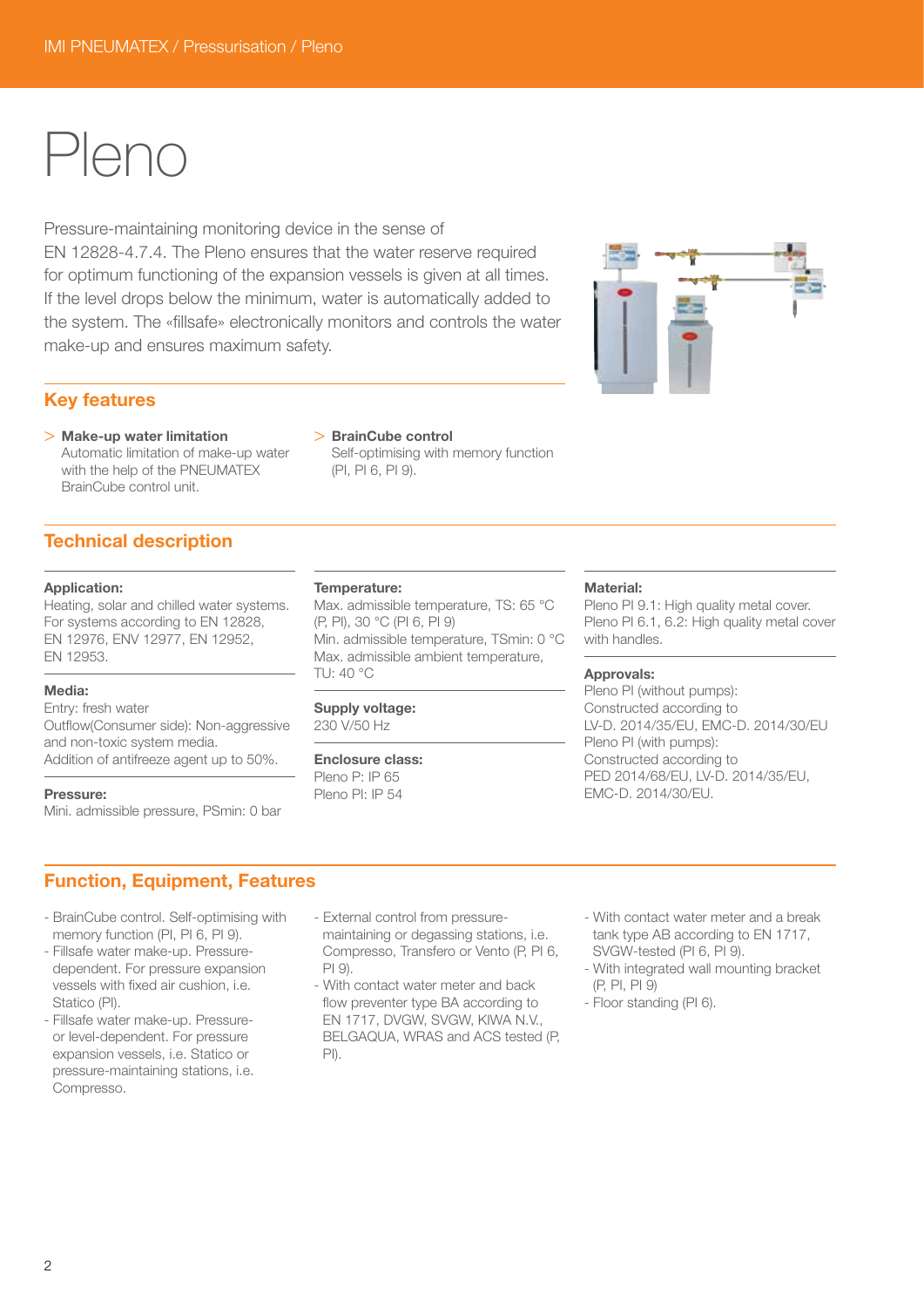## **Diagrams**



The requirements for pNS must be taken into account for Statico and Compresso: Pleno P: Required fresh water pressure Compresso: pw ≥ p0 (BrainCube) + 1,9 bar, pw ≤ 10 bar Pleno P/PI: Required fresh water pressure Statico: pw ≥ p0 (BrainCube) + 1,7 bar, pw ≤ 10 bar.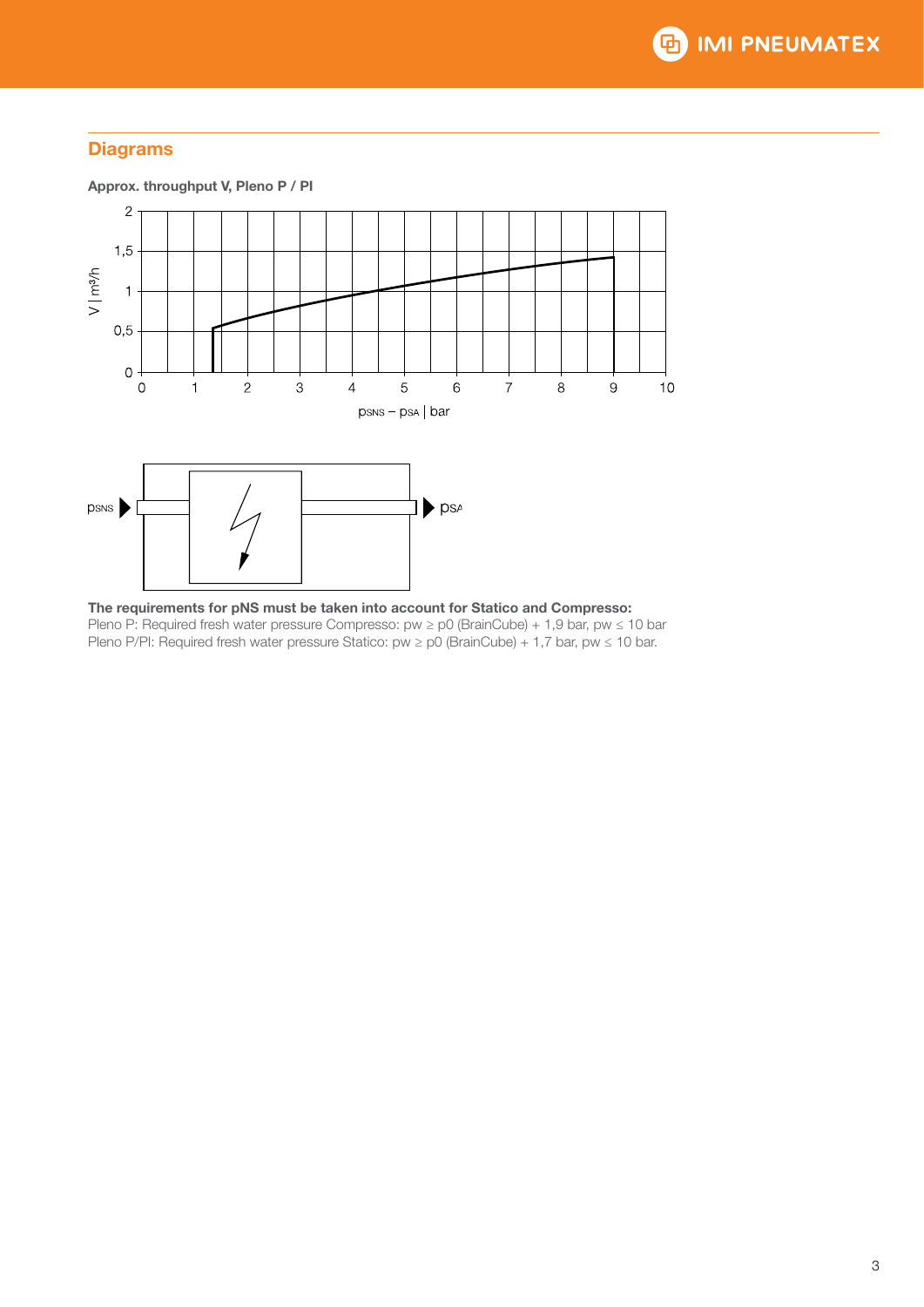## Control unit TecBox, Pleno P



#### Pleno P



| Type | <b>PS</b>     | в    | н.  |     | m    | Pel         | <b>Kys</b> | <b>EAN</b>             | Article No |
|------|---------------|------|-----|-----|------|-------------|------------|------------------------|------------|
|      | <b>T</b> barl |      |     |     | [kg] | <b>TkW1</b> |            |                        |            |
| P    | 10.           | 1700 | 200 | 125 | - 3  | 0.02        | 0.5        | 7640148632164 813 1000 |            |

 $T =$  Depth of the device

Accessories for control modules: Communication module.

## Control unit TecBox, Pleno PI



## Pleno PI

| Fieno Fi    |           |                                       |     |     |                                                   |      |            |               |                   |
|-------------|-----------|---------------------------------------|-----|-----|---------------------------------------------------|------|------------|---------------|-------------------|
|             |           |                                       |     |     | Control unit TecBox. Water make-up without pumps. |      |            |               |                   |
|             |           | Connection out (SA): G1/2.            |     |     |                                                   |      |            |               |                   |
|             |           | Connection water make-up (SNS): G1/2. |     |     |                                                   |      |            |               |                   |
|             |           |                                       |     |     |                                                   |      |            |               |                   |
| <b>Type</b> | <b>PS</b> | в                                     | н   |     | m                                                 | Pel  | <b>Kys</b> | <b>EAN</b>    | <b>Article No</b> |
|             | [bar]     |                                       |     |     | [kg]                                              | [kW] |            |               |                   |
|             |           | 1700                                  | 220 | 280 | 4                                                 | 0.04 | U.5        | 7640148632171 | 813 1010          |

T = Depth of the device

Accessories for control modules: Communication module.

## Control unit TecBox, Pleno PI 9

#### Pleno PI 9.1

front back SA SNS B H

Control unit TecBox. Water make-up with pump with filling function. 1 pump with integrated wall mounting bracket. Connection out (SA): Rp3/4. Connection water make-up (SNS): Rp1/2.

| Type PS   | [bar] | в. | . H. | T m | Pel SPL                | [kg] $[kW]$ $[dB(A)]$ $[bar]$ $[l/h]$ |         | dpu qNwm EAN |                        | <b>Article No</b> |
|-----------|-------|----|------|-----|------------------------|---------------------------------------|---------|--------------|------------------------|-------------------|
| PI 9.1 10 |       |    |      |     | 320 760 260 20 0,75 74 |                                       | 1-8 500 |              | 7640148632201 813 1040 |                   |

 $T =$  Depth of the device

Accessories for control modules: Communication module.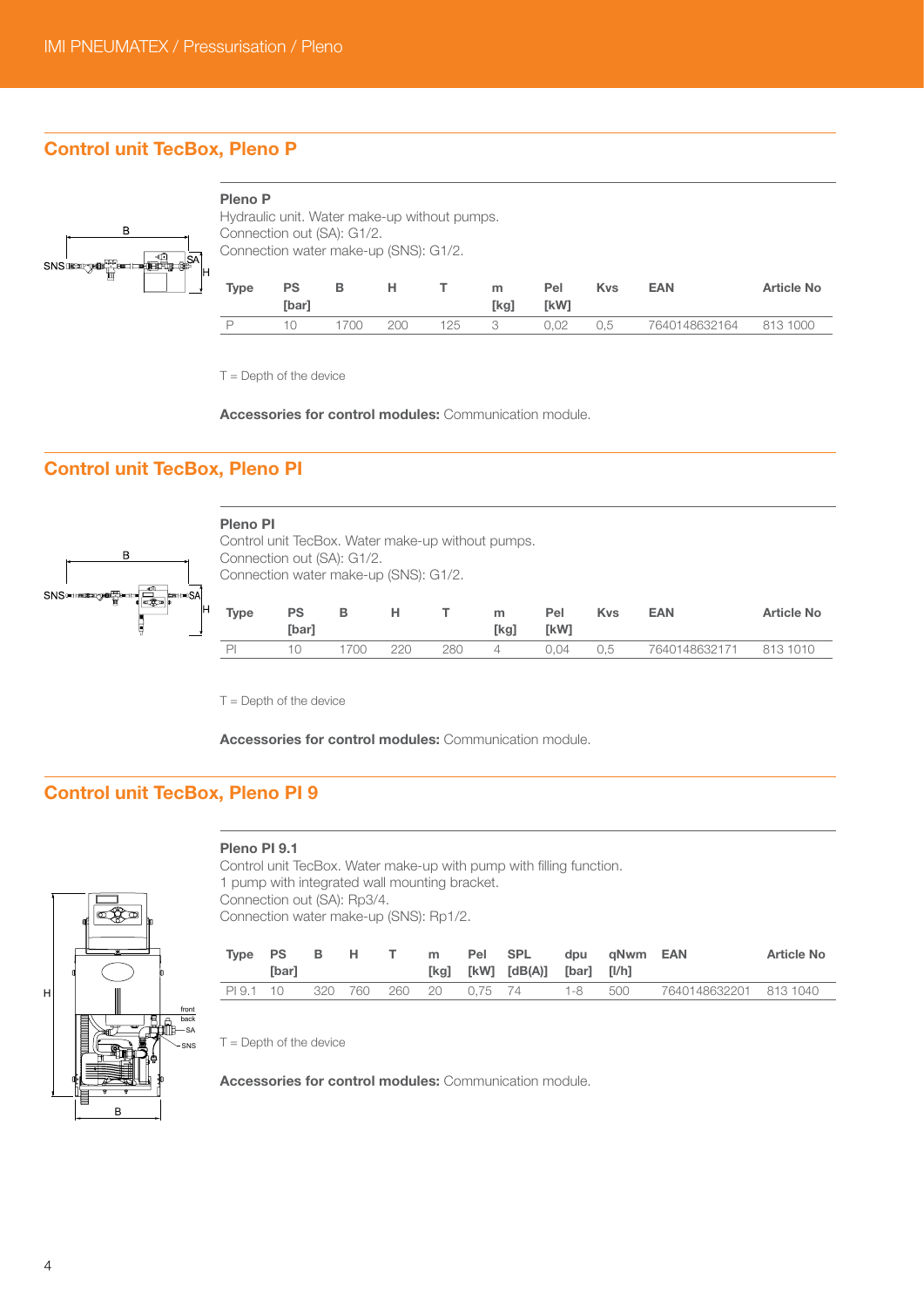## Control unit TecBox, Pleno PI 6

### Pleno PI 6.1

Control unit TecBox. Water make-up with pump with filling function. 1 pump. Floor standing. Inclusive of flexible hose for inlet. Connection out (SA): Rp3/4. Connection water make-up (SNS): Rp1/2.

| <b>Type</b><br><b>PS</b><br><b>T</b> barl | <b>B</b> | н.                     |  | m Pel SPL dou aNwm EAN<br>[kg] $[kW]$ $[dB(A)]$ $[bar]$ $[l/h]$ |  |                                  | <b>Article No</b> |
|-------------------------------------------|----------|------------------------|--|-----------------------------------------------------------------|--|----------------------------------|-------------------|
| PI 6.1<br>x                               |          | 390 1000 490 26 1.1 55 |  |                                                                 |  | 1-5.5 500 7640148632188 813 1020 |                   |

 $T =$  Depth of the device

Pleno PI 6.2 Control unit TecBox. Water make-up with pumps with filling function. 2 pumps. Including a reserve pump. Floor standing. Inclusive of flexible hose for inlet. Connection out (SA): Rp3/4. Connection water make-up (SNS): Rp1/2.

| Type   | <b>T</b> barl |  |  |                        | PS B H T m Pel SPL dpu aNwm EAN<br>[kg] [kW] [dB(A)] [bar] [l/h] |           |                        | Article No |
|--------|---------------|--|--|------------------------|------------------------------------------------------------------|-----------|------------------------|------------|
| PI 6.2 | 8             |  |  | 390 1000 490 37 1.1 55 |                                                                  | 1-5.5 500 | 7640148632195 813 1030 |            |

T = Depth of the device

Accessories for control modules: Communication module.